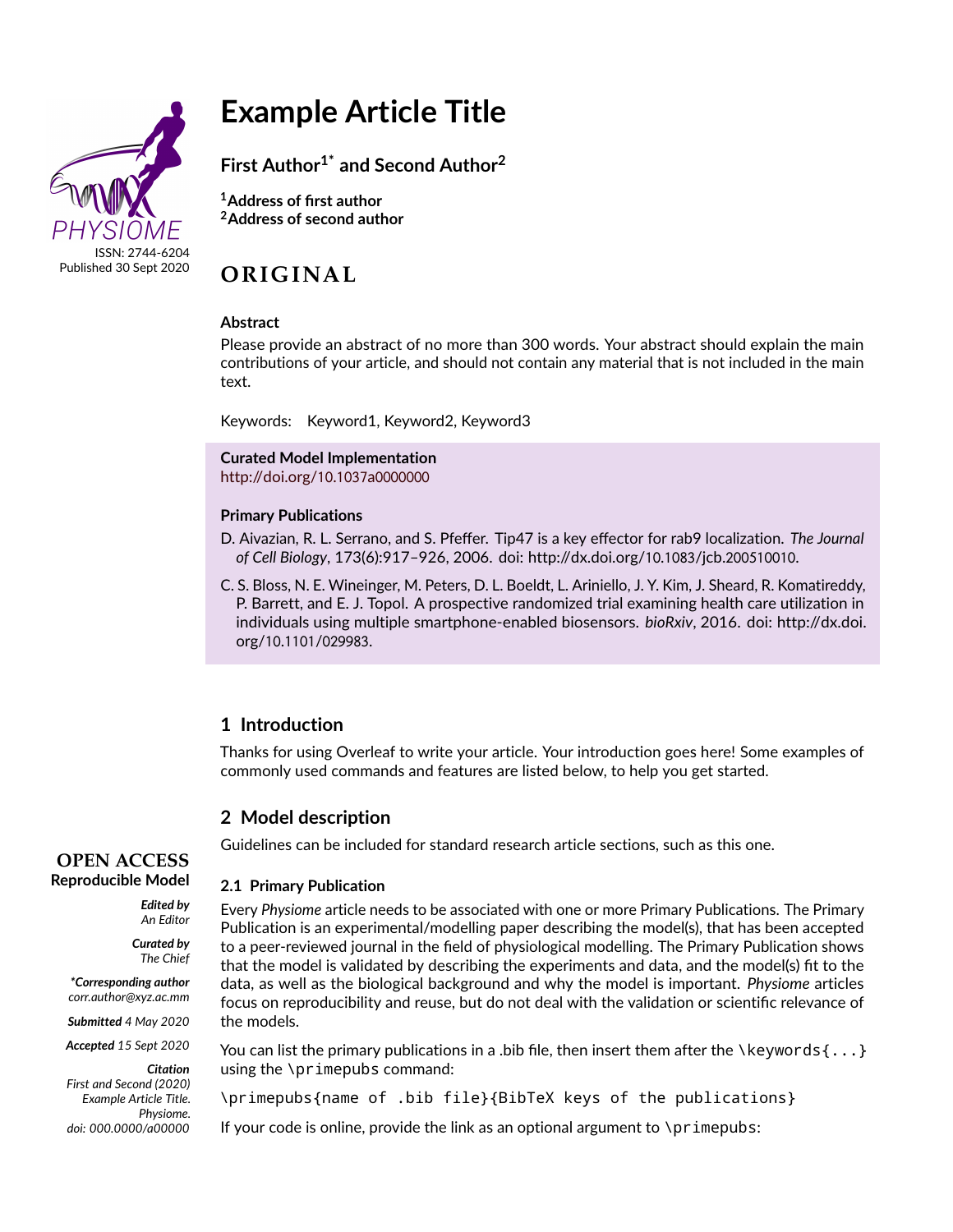```
\primepubs[link to the model code]
{name of .bib file}{BibTeX keys of the publications}|
```
If you are authoring and compiling this template on your own machine, you will need to run an extra step bibtex primepub to generate them in the final PDF. If you wish, you can use latexmk, arara or Make to automate this step.

# <span id="page-1-0"></span>**2.2 Some LATEX Examples**

Use section and subsection commands to organize your document. ET<sub>F</sub>X handles all the formatting and numbering automatically. Use \autoref and \label commands for cross-references, e.g. [subsection 2.2,](#page-1-0) [Equation 1,](#page-2-0) [Figure 1,](#page-1-1) [Table 1.](#page-1-2) You can still use the more common \ref, but this will only generate the (sub)section/table/figure/equation number: [2.](#page-2-1)

### **2.3 Figures and Tables**

Use the table and tabular commands for basic tables — see [Table 1,](#page-1-2) for example. [Table 2](#page-2-1) shows a larger example with *table notes*. You can upload a figure (JPEG, PNG or PDF) using the project menu. To include it in your document, use the \includegraphics command as in the code for [Figure 1](#page-1-1) below. Captions are always justified and start from the left; don't try to change the alignment.

<span id="page-1-1"></span>If you prefer, you can place all your image files in a folder. Remember to include the folder path in your \includegraphics command, or use '\graphicspath' to specify the path to the folder in which all your image files can be found.



**Figure 1.** An example image of a frog.

|  |  |  | Table 1. An example table. |  |  |  |
|--|--|--|----------------------------|--|--|--|
|--|--|--|----------------------------|--|--|--|

| Item         | Quantity |  |  |
|--------------|----------|--|--|
| Candles      | Δ        |  |  |
| Fork handles |          |  |  |

### <span id="page-1-2"></span>**2.4 Citations**

LaTeX formats citations and references automatically using the bibliography records in your .bib file, which you can edit via the project menu. Use the \citet command for a text citation, like [Lees-Miller et al.](#page-2-2) [\(2010\)](#page-2-2), and the \citep command for a citation in parentheses [\(McQuilton et al.,](#page-3-0) [2012\)](#page-3-0).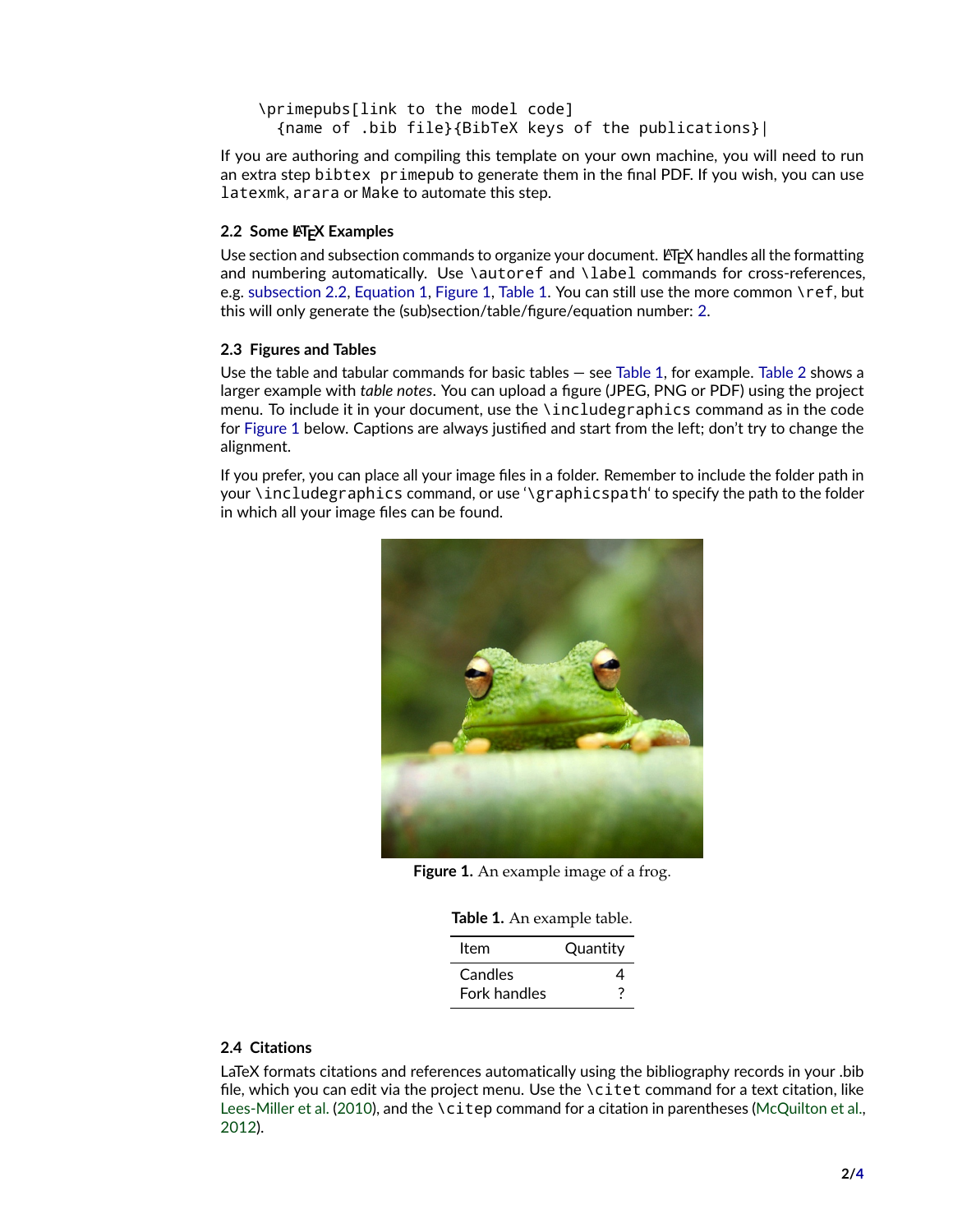<span id="page-2-1"></span>

| Variables                   | JKL $(n = 30)$ | Control ( $n = 40$ ) | MN     | t (68)          |
|-----------------------------|----------------|----------------------|--------|-----------------|
| Age at testing              | 38             | $58^{1}$             | 504.48 | 58 ms           |
| Age at testing              | 38             | 58                   | 504.48 | 58 ms           |
| Age at testing              | 38             | 58                   | 504.48 | $58 \text{ ms}$ |
| Age at testing              | 38             | 58                   | 504.48 | 58 ms           |
| Age at testing <sup>2</sup> | 38             | 58                   | 504.48 | 58 ms           |
| Age at testing              | 38.            | 58                   | 504.48 | 58 ms           |

**Table 2.** An example table with tablenotes

 $^{\rm 1}$  JKL, just keep laughing.

<span id="page-2-0"></span><sup>2</sup> MN, merry noise.

#### **2.5 Mathematics**

LATEX is great at typesetting mathematics. Let  $X_1, X_2, \ldots, X_n$  be a sequence of independent and identically distributed random variables with  $E[X_i] = \mu$  and  $\text{Var}[X_i] = \sigma^2 < \infty$ , and let

$$
S_n = \frac{X_1 + X_2 + \dots + X_n}{n} = \frac{1}{n} \sum_{i}^{n} X_i
$$
 (1)

denote their mean. Then as  $n$  approaches infinity, the random variables  $\sqrt{n}(\mathcal{S}_n-\mu)$  converge in distribution to a normal  $\mathcal{N}(0, \sigma^2)$ .

#### **2.6 Lists**

You can make lists with automatic numbering ...

- 1. Like this,
- 2. and like this.

.. . or bullet points ...

- Like this,
- and like this.

... or with words and descriptions ...

**Word** Definition

**Concept** Explanation

**Idea** Text

### **3 Model results**

Quam suscipit ut quidem et animi numquam consectetur et. Nihil et commodi ut officia eveniet beatae qui. Placeat accusantium eius consequatur animi nisi sed. Pariatur et dolores tempore velit similique voluptatem similique error.

Quam suscipit ut quidem et animi numquam consectetur et. Nihil et commodi ut officia eveniet beatae qui. Placeat accusantium eius consequatur animi nisi sed. Pariatur et dolores tempore velit similique voluptatem similique error. Quam suscipit ut quidem et animi numquam consectetur et. Nihil et commodi ut officia eveniet beatae qui. Placeat accusantium eius consequatur animi nisi sed. Pariatur et dolores tempore velit similique voluptatem similique error.

## **References**

<span id="page-2-2"></span>J. Lees-Miller, J. Hammersley, and R. Wilson. Theoretical maximum capacity as benchmark for empty vehicle redistribution in personal rapid transit. *Transportation Research Record: Journal of the Transportation Research Board*, (2146):76–83, 2010.